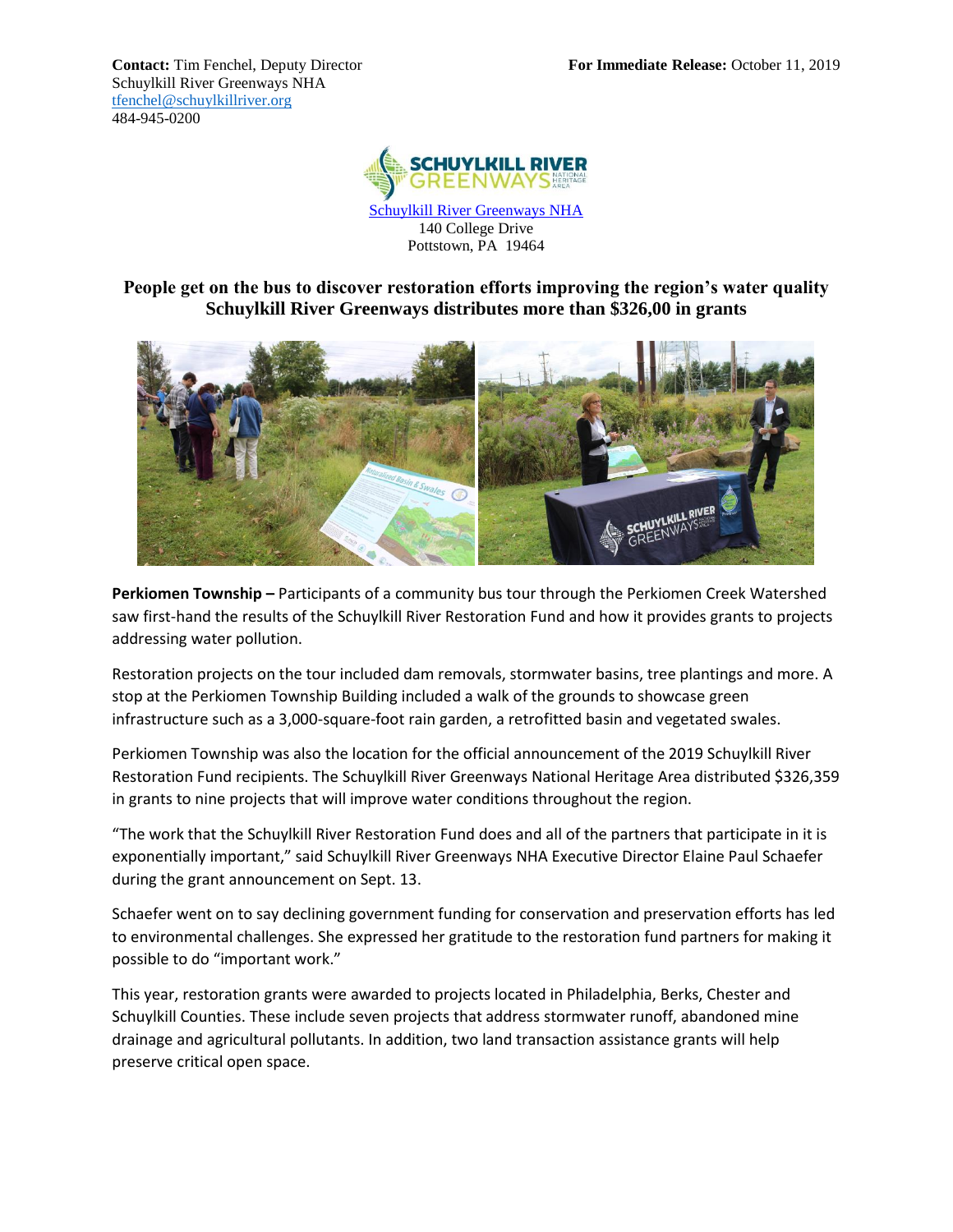Schuylkill River Greenways NHA [tfenchel@schuylkillriver.org](mailto:tfenchel@schuylkillriver.org) 484-945-0200

More than \$4 million has been invested into the Schuylkill River Restoration Fund since it was established in 2006. Exelon Generation's Limerick Generating Station, the Philadelphia Water Department, Aqua Pennsylvania and MOM's Organic Market fund the unique program. The Schuylkill River Greenways NHA oversees the fund, distributing money annually to projects that enhance water quality in the Schuylkill River Watershed. The grant program has funded 114 restoration projects and 81 of those projects have been completed.

"This project is really committed to funding on-the-ground projects that will have an impact right away on the watershed," said Schuylkill River Greenways NHA Deputy Director Tim Fenchel to a group of about 40 people during the grant announcement.

Other speakers at the announcement included Exelon Generation's Limerick Generating Vice President Frank Sturniolo, Delaware River Basin Commission Executive Director Steve Tambini, Kelly Anderson with Source Water Protection of the Philadelphia Water Department, and Aqua Pennsylvania Environmental Specialist Krista Scheirer.

"At Exelon Generation, we believe strongly in investing in the communities where our employees work, live and serve. We are proud to support the important environmental work of the Schuylkill River Restoration Fund and the nine awarded projects that will improve the water quality of the Schuylkill River and preserve critical open space," Sturniolo said.

Anderson said the Philadelphia Water Department provides drinking water to 1.7 million people and that about half of that water is from the Schuylkill River.

"So projects like these that are slowing water down, that are helping filter out nutrients, phosphorus sediment, pathogens, runoff; they really do make a difference and an impact in the water quality that we provide to our customers every day in the city of Philadelphia," she said.

Scheirer said the mission of Aqua Pennsylvania is to protect "Earth's most essential resource, meaning water."

"The Schuylkill River Restoration Fund allows Aqua to put funding into the hands of experts and leverage a ton of other resources to build on-the-ground projects that aid us in our mission," she added.

This year, fund donations came from Exelon Generation (\$190,789), Philadelphia Water Department (\$100,000), Aqua PA (\$50,000), MOM's Organic Market (\$3,600) and DTE Energy (\$2,500). All funds not distributed this year will be rolled over into 2020. The Land Transaction Assistance Grants program provides matching grants of up to \$4,000 per project to pay for costs associated with property purchases and conservation easements on high priority lands for water quality and habitat protection.

Exelon has provided over \$2.8 million to the Schuylkill River Restoration Fund since it was founded; the Philadelphia Water Department has contributed \$1,000,000 over the past nine years. Aqua PA has donated over \$150,000, MOM's Organic Market has donated approximately \$10,000 and DTE Energy has contributed a total of \$2,500